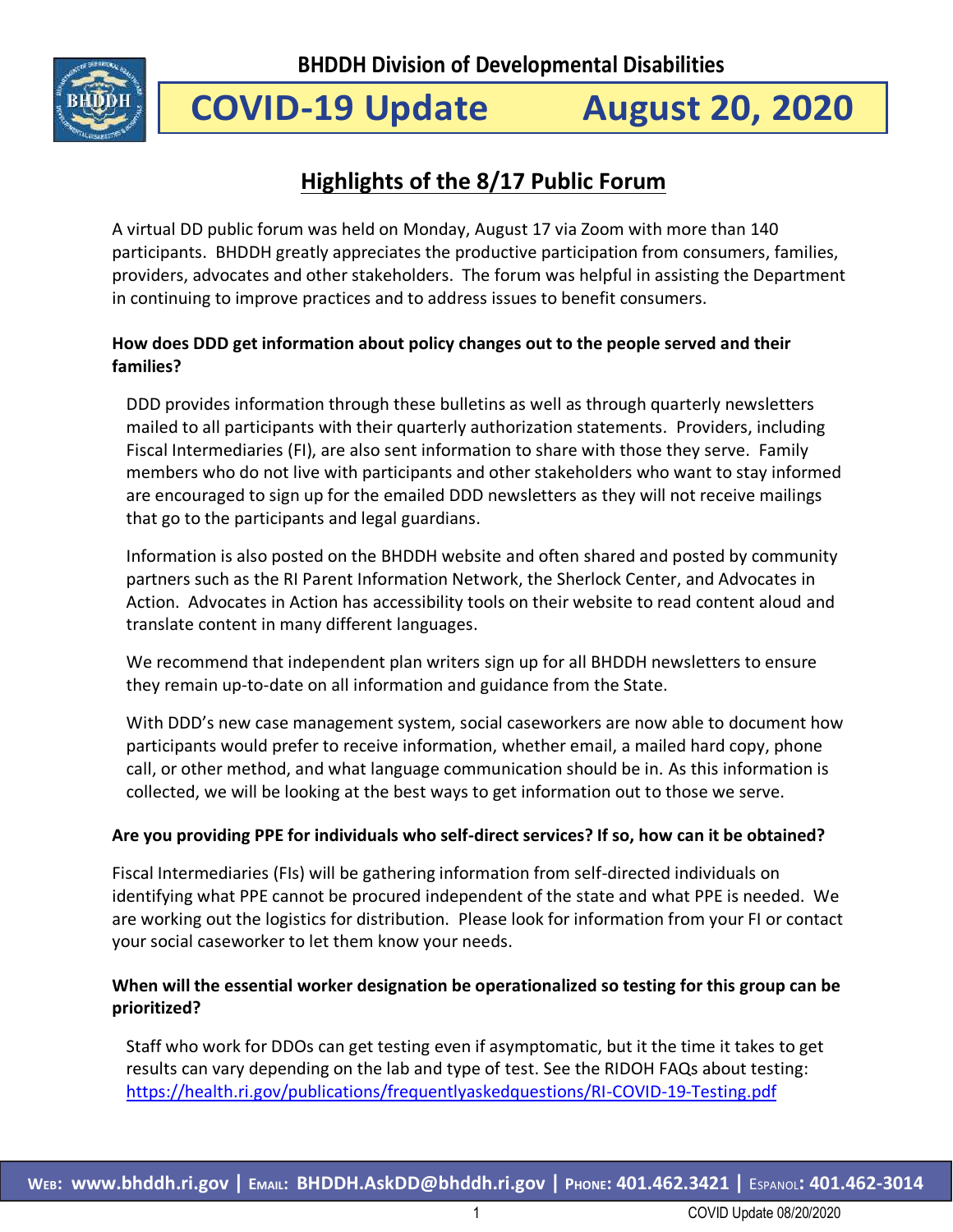## **There has been an advocacy group that meets with the Division regularly since COVID began. What is the contact information to reach that group?**

Kevin Nerney at the Developmental Disabilities Council is a contact for the advocacy group. He can be reached at [kevinnerney@riddc.org.](mailto:kevinnerney@riddc.org) Other agencies that are part of the group include the RI Parent Information Network (RIPIN), RI Families Organized for Reform Change and Empowerment (RI FORCE), PLAN RI, and Advocates in Action RI. There are also participants and family members on the call.

#### **When will day programs be able to open?**

Many caregivers who need to return to work are worried about what their loved ones will do. Our primary concern is that providers are able to open safely in accordance with RIDOH guidelines for social distancing and group size with appropriate staffing levels. We anticipate that day supports will look different as providers rely less on congregate facility-based programs. Guidelines for providers and considerations for individuals and families are expected to be released next week.

## **Self-Directed Services**

## **I currently get services from an agency. Who do I talk to if I want more information about selfdirecting my services?**

If you are interested in self-directing your services, you can talk with your social caseworker. The Sherlock Center has information about self-direction at

[http://www.ric.edu/sherlockcenter/sds/sds.html.](http://www.ric.edu/sherlockcenter/sds/sds.html) You can also reach out to one of the Fiscal Intermediaries to ask questions.

| Fogarty      | Nancy Lavena   | nlavena@fogarty.com                 |  |
|--------------|----------------|-------------------------------------|--|
| Perspectives | Erin Marler    | emarler@perspectivescorporation.com |  |
| Proability   | Katie Sacco    | Ksacco@proability.com               |  |
| Seven Hills  | Pat Linsquist  | Plindquist@sevenhills.org           |  |
| Trudeau      | Cathy D'andrea | cdandrea@trudeaucenter.org          |  |

#### Fiscal Intermediaries and Contacts

#### **Who can be hired as staff for self-directed people?**

People who self-direct can hire any qualified adult, including family members, parents, and legal guardians. SLA providers cannot be hired as self-directed staff.

In order to be hired by a self-directed person, the candidate must be able to pass a background check. Typically, a background check must be completed before hire. Due to COVID, a variance is in place for the requirement of a background check. The variance requires the background checks to be done within 60 days of the end of the State of Emergency. Fiscal Intermediaries have been given guidance on performing background assessments in lieu of background checks during the State of Emergency.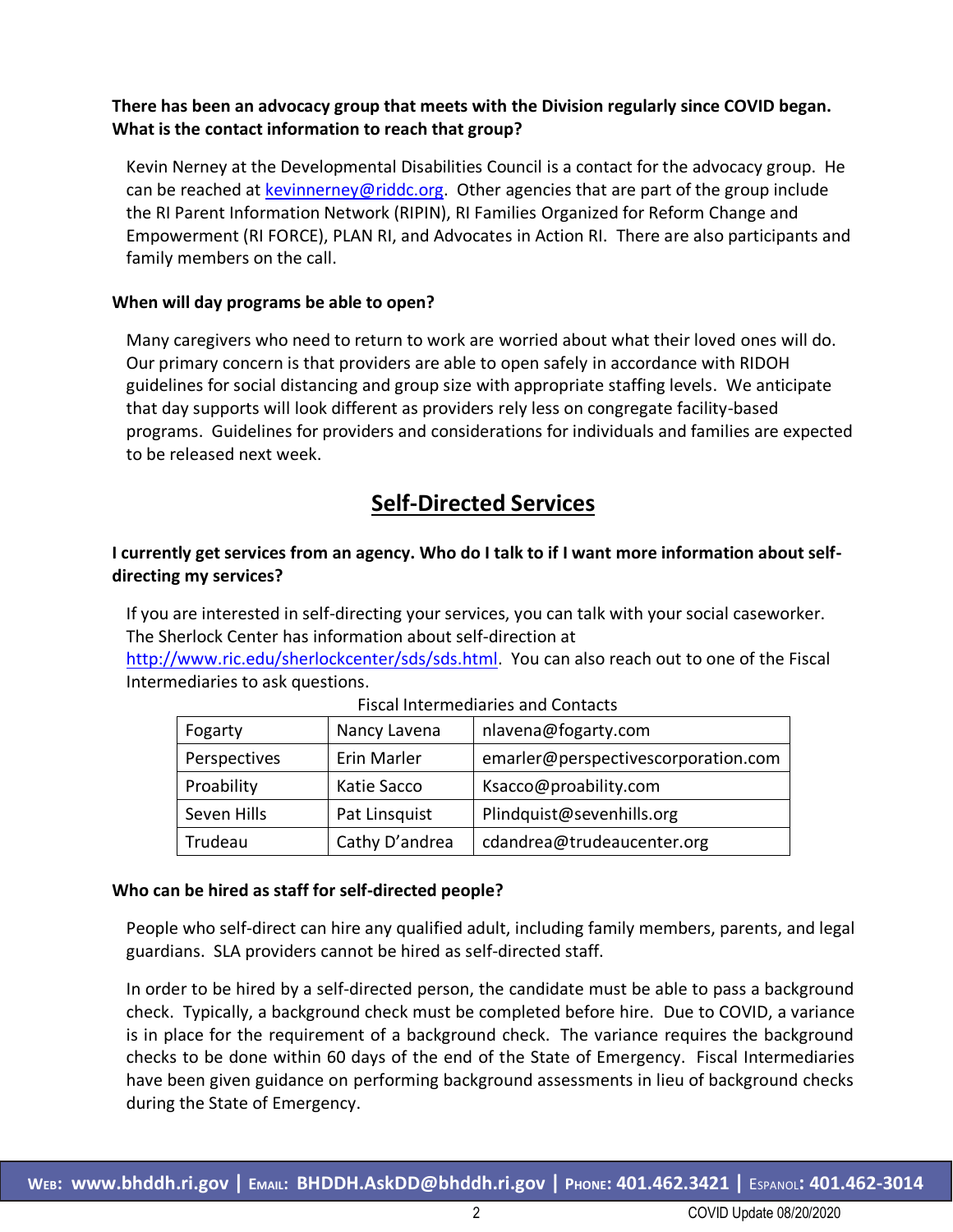#### **Can SLA providers also be paid staff for the participant if they self-direct their day services?**

No. SLA providers cannot also be an employee of the participant. This changes the relationship and can jeopardize the SLA provider's stipend.

#### **Can people carry over unexpended funds from one quarter to the next or through the end of their Plan year?**

Yes. Authorizations for self-directed individuals are on an annual, not a quarterly basis, so funds can be moved between quarters.

### **Can people make modifications in the last quarter of their Plan to reallocate any unspent funds to purchase other allowable items by DDD?**

Yes. There are no regulatory prohibitions against making plan or purchase order changes in the last quarter of a plan. Therefore, this is allowable.

## **Volunteers Needed for Workgroups to Simplify the DD System**

Five workgroups are being developed to address issues raised by the Court regarding complexity within the administrative requirements and procedures within the DD system. The recommendations stem from ongoing review of services under the Consent Decree. We are looking for individuals receiving services and family members to participate in their choice of one of five workgroups to add their expertise and input into the system reform. Meetings will start in September.

If you are interested, please contact Cindy Fusco at [Cynthia.Fusco@bhddh.ri.gov.](mailto:Cynthia.Fusco@bhddh.ri.gov)

- 1. **Eligibility Process Workgroup**: This workgroup will look at the process for determining the support needs of each individual and the need to consolidate the application for all pertinent RI services into one process.
- 2. **Appeals Process Workgroup**: This workgroup will look at the appeals process for individuals as it relates to eligibility, level of need, or funding level, including the L9/S109 process for requesting additional funding.
- 3. **Individual Budgets and Authority Workgroup**: This workgroup will look at the process and timeline for developing annual individual budgets responsive to individual needs; allowable costs; and flexibility.
- 4. **Fiscal Workgroup**: This workgroup will look at authorizatons, rates, and billing units.
- 5. **Contracts Workgroup**: This workgroup will look at the timeline and process by which individuals contract with providers, billing procedures, and how to increase individual control over their services and how their budget is spent.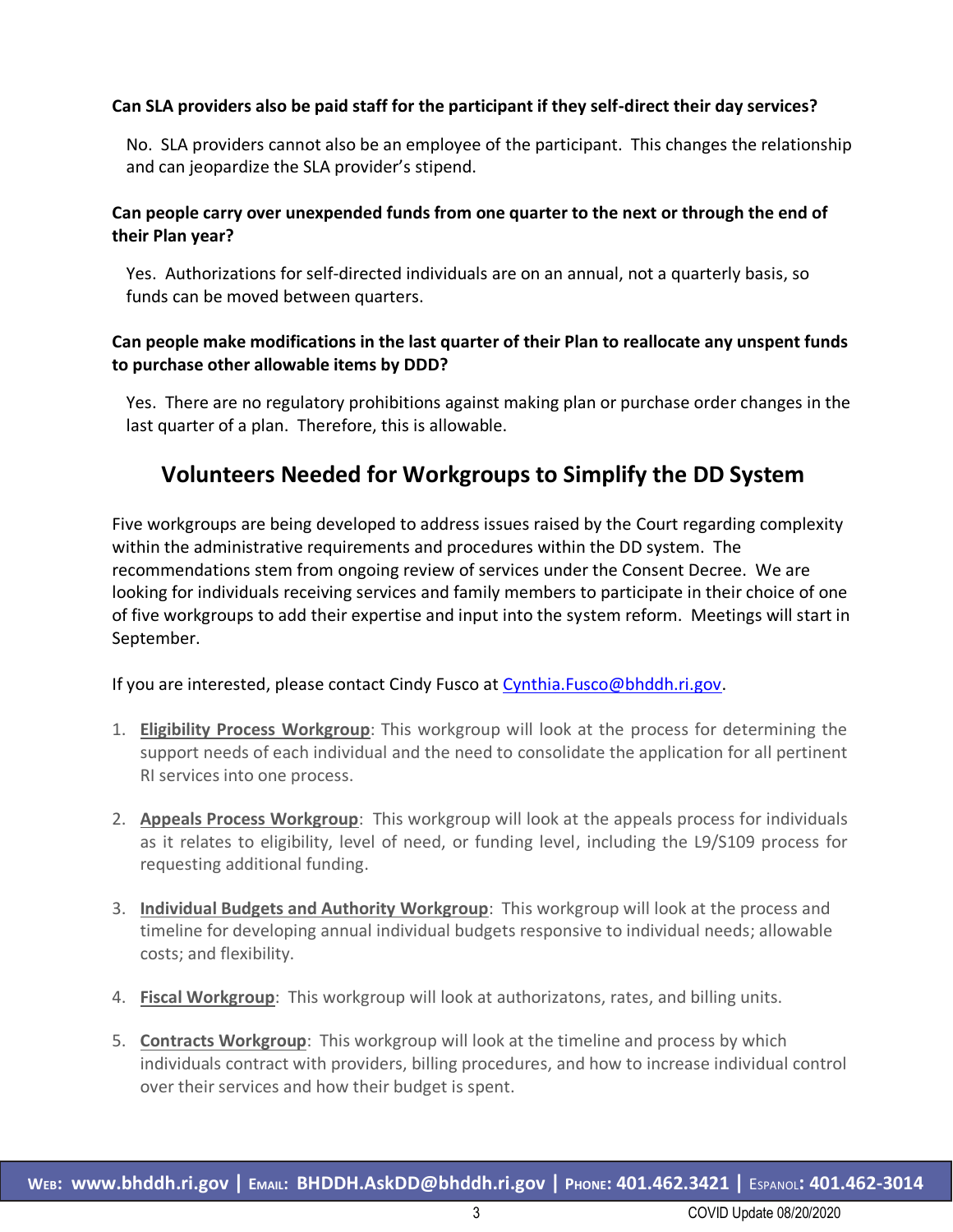## **COVID Testing**

If you wake up tomorrow and have symptoms, you need to stay home, pick up the phone, and schedule a test. You could call your primary care provider or you could call a community health clinic or respiratory clinic [\(http://health.ri.gov/covid/testing\)](http://health.ri.gov/covid/testing). If you do not have symptoms, use [https://portal.ri.gov.](https://portal.ri.gov/) If you have questions, call the RIDOH COVID Hotline at 401-222-8022.



## **Contact Tracing**

There are three major rules of contact tracing:

- 1. Keep your contact tracing journal. Take one minute every day to write down the names of everyone you saw that day.
- 2. Make sure you write down the names and phone numbers of everyone you have over. If someone tests positive and says they were at your house, the contact tracers' first call will be to you, and they'll need to know the names and numbers of everyone who was there.
- 3. If you get called by the contact tracers, please answer the phone and provide your information. People may be hesitant to provide information over the phone, but be assured that the no personally identifiable information is stored in the Department of Health system, and all the information you provide is protected by the strictest privacy standards under HIPAA.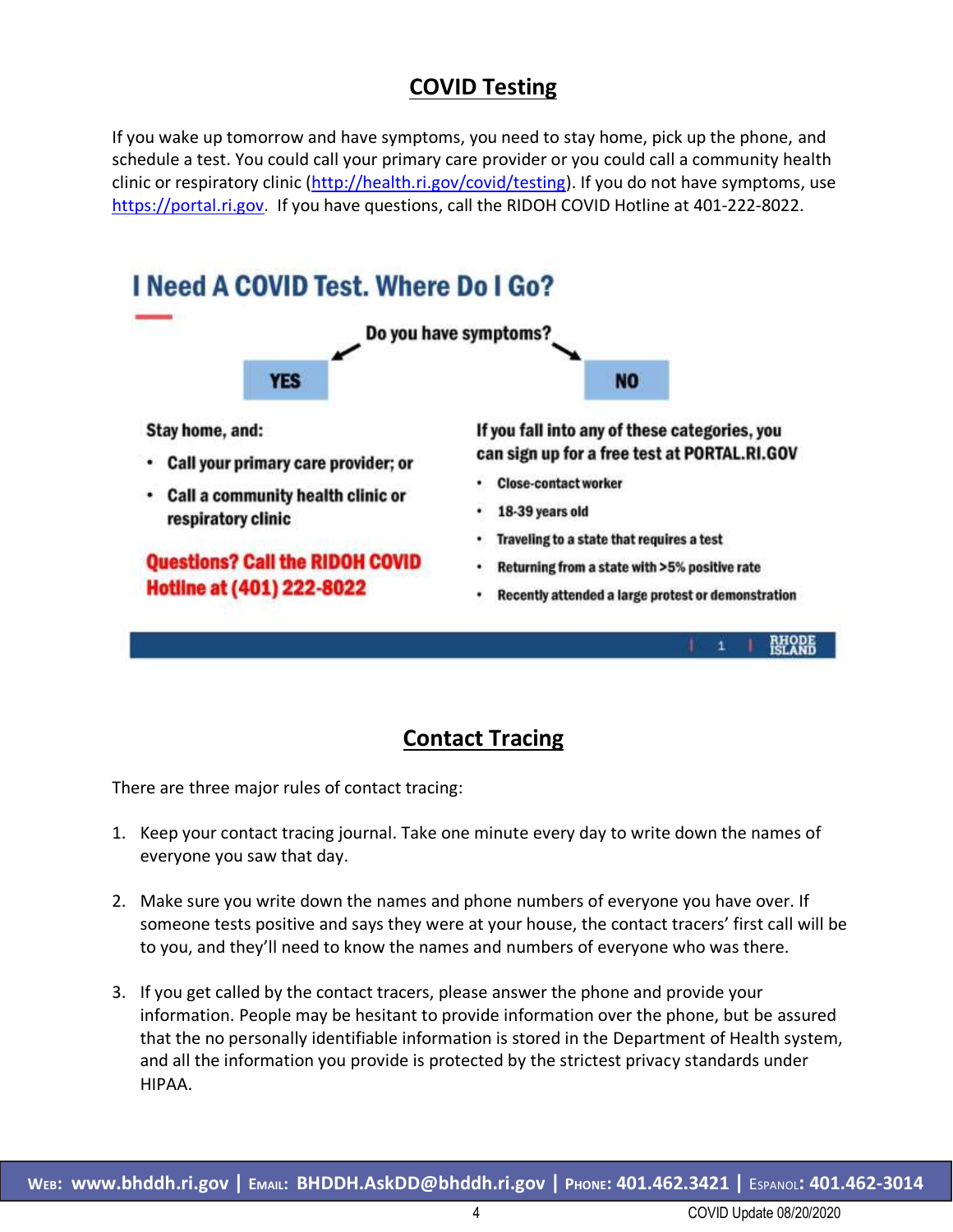## **Join a Study on Future Financial Planning for/with People with Disabilities**



Planning for the future is a priority and concern for people with disabilities, and there are no commonly accepted standards of practice for services and processes that support people with disabilities and their families to plan and maintain their finances. Researchers at the University of Delaware would like to interview people

with disabilities, family members, and leaders of agencies that support people with disabilities via Zoom to build their knowledge about the issues and promising practices related to future financial planning people with disabilities.

Even if you have not had any experience with future financial planning, they would still like to speak with you! If you are interested in participating in [this study \[delaware.ca1.qualtrics.com\],](https://urldefense.proofpoint.com/v2/url?u=https-3A__delaware.ca1.qualtrics.com_jfe_form_SV-5FbyDuRYwUrPno0bH&d=DwMFaQ&c=tSLbvWYfvulPN3G_n48TUw&r=8wlRmoJ6r8PORVlVtKq1ORnHMXIZZuQ0n_I3xd3PIzA&m=S2Qtu6rbM_AAnQc7t3jw88LgyNaYPxH8mkrUp6H3ezw&s=oXcMBgFkExzLX-9BgI3d3PjjaZLcVeNCi7wfx9YMIBI&e=) please click the link below to leave your contact information. Please also share this information with people you know who may be interested and with your networks!

[Link to Leave Contact Information \[delaware.ca1.qualtrics.com\]](https://urldefense.proofpoint.com/v2/url?u=https-3A__delaware.ca1.qualtrics.com_jfe_form_SV-5FbyDuRYwUrPno0bH&d=DwMFaQ&c=tSLbvWYfvulPN3G_n48TUw&r=8wlRmoJ6r8PORVlVtKq1ORnHMXIZZuQ0n_I3xd3PIzA&m=S2Qtu6rbM_AAnQc7t3jw88LgyNaYPxH8mkrUp6H3ezw&s=oXcMBgFkExzLX-9BgI3d3PjjaZLcVeNCi7wfx9YMIBI&e=)

If you have any questions, please email Cory Gilden [\(cgilden@udel.edu\)](mailto:cgilden@udel.edu) or Caitlin Bailey, PhD [\(cebailey@udel.edu\)](mailto:cebailey@udel.edu), National Leadership Consortium on Developmental Disabilities, University of Delaware



## **Peer-to-Peer and Family-to-Family Panel Members Needed**

We are looking for a few great people to join a peer-to-peer panel or a family-to-family panel to



share their stories. We are looking for individuals and family members who were initially apprehensive about working but who are now enjoying the benefits of employment.

BHDDH is collaborating with RIPIN to develop a series of virtual panels where you can share your experience of how you got past the myths, learned the facts, took the leap to employment, and what working means to you. We know others can learn and benefit from hearing from you!

If interested in joining either panel, please contact: **Tracey** at Tracey.Cunningham@bhddh.ri.gov or (401) 462-3857 or **Jay** at Gerard.MacKay@bhddh.ri.gov or (401) 462-5279.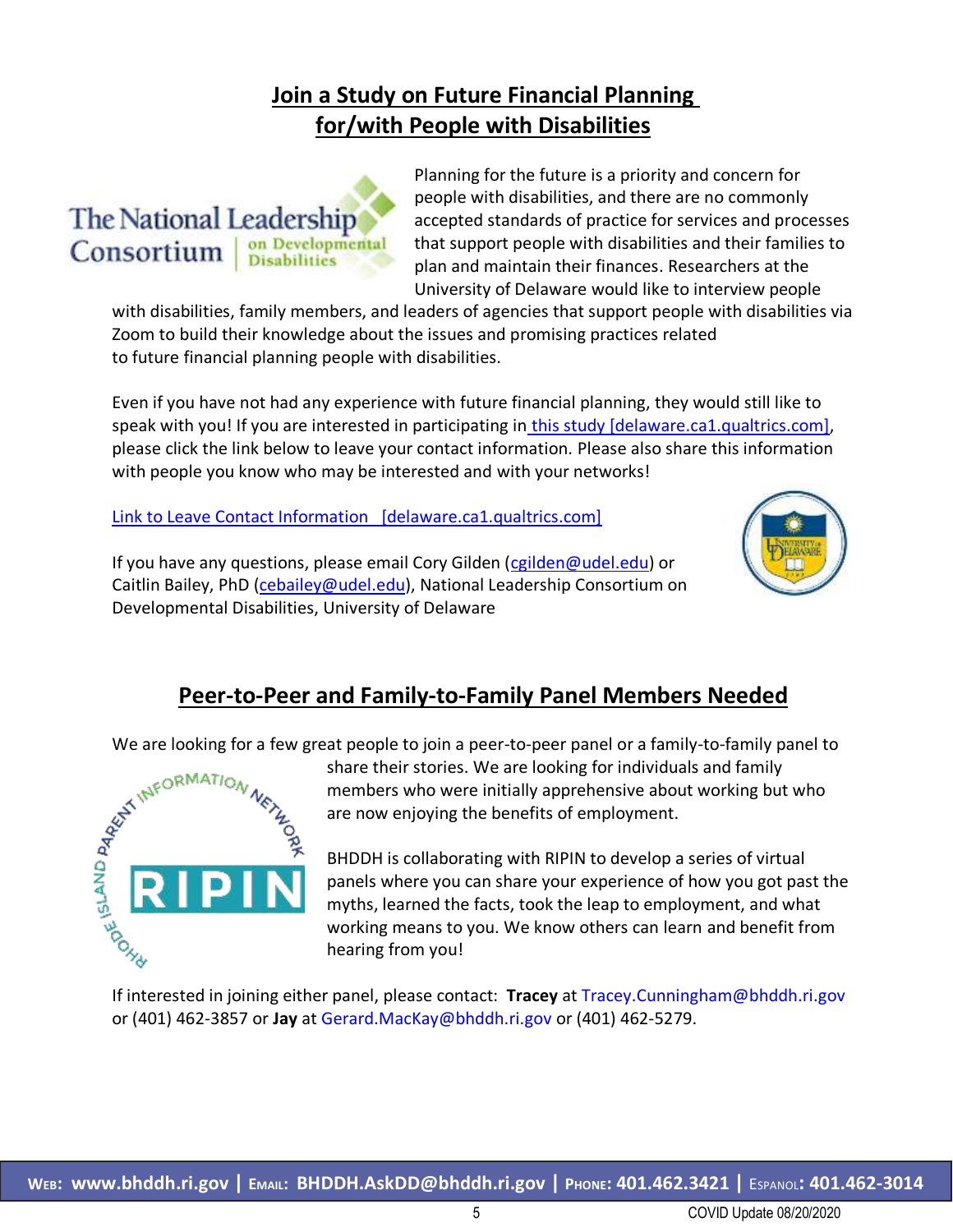## **Silver Linings**

## **A million free masks distributed to RI communities through state initiative**

[https://www.wpri.com/health/coronavirus/a-million-free-masks-distributed-to-ri](https://www.wpri.com/health/coronavirus/a-million-free-masks-distributed-to-ri-communities-through-state-initiative/)[communities-through-state-initiative/](https://www.wpri.com/health/coronavirus/a-million-free-masks-distributed-to-ri-communities-through-state-initiative/)  by: Courtney Carter

PROVIDENCE, R.I. (WPRI) — The Health Equity Zone Initiative, a division of the Rhode Island Department of Health, recently hit a very positive milestone: they've distributed more than a million free masks to Rhode Islanders.

Christoper Ausura, the initiative's chief of special projects, said while many people may not be familiar with the group, they consider themselves a more "on the ground" division of the Health Department.

"Our approach has been and continues to be that equity is at the forefront of the response to COVID-19," Ausura added. "We know that not all communities are being affected equally, and then if we are going to really get ahead of the pandemic, we need to understand that we have to get down to the community level."

Ausura said this was done by establishing 10 zones in Rhode Island, which cover about 65% of the state:

Bristol Health Equity Zone Central Providence Health Equity Zone Cranston Health Equity Zone East Providence Health Equity Zone Newport Health Equity Zone

Pawtucket-Central Falls Health Equity Zone Washington County Health Equity Zone West Elmwood 02907 Health Equity Zone West Warwick Health Equity Zone Woonsocket Health Equity Zone

To distribute all of the masks, the initiative sent them to 108 different organizations, according to Ausura. "Those masks went to residents, faith-based communities, sports leagues, public housing, senior citizens, small businesses, health care providers, child care providers, you name it," he said.

More than 425,000 of those masks went to One Neighborhood Builders, health equity project manager Allegra Scharff said.

"We asked for that from RIDOH, and they were able to give us that and more," she said.

"We spent one day just sitting outside of our office and giving boxes to different organizations," Scharff continued. "But while we were doing that, we saw that a lot of community members were coming up and asking for masks as well."

Ausura said the initiative plans to continue giving out free masks.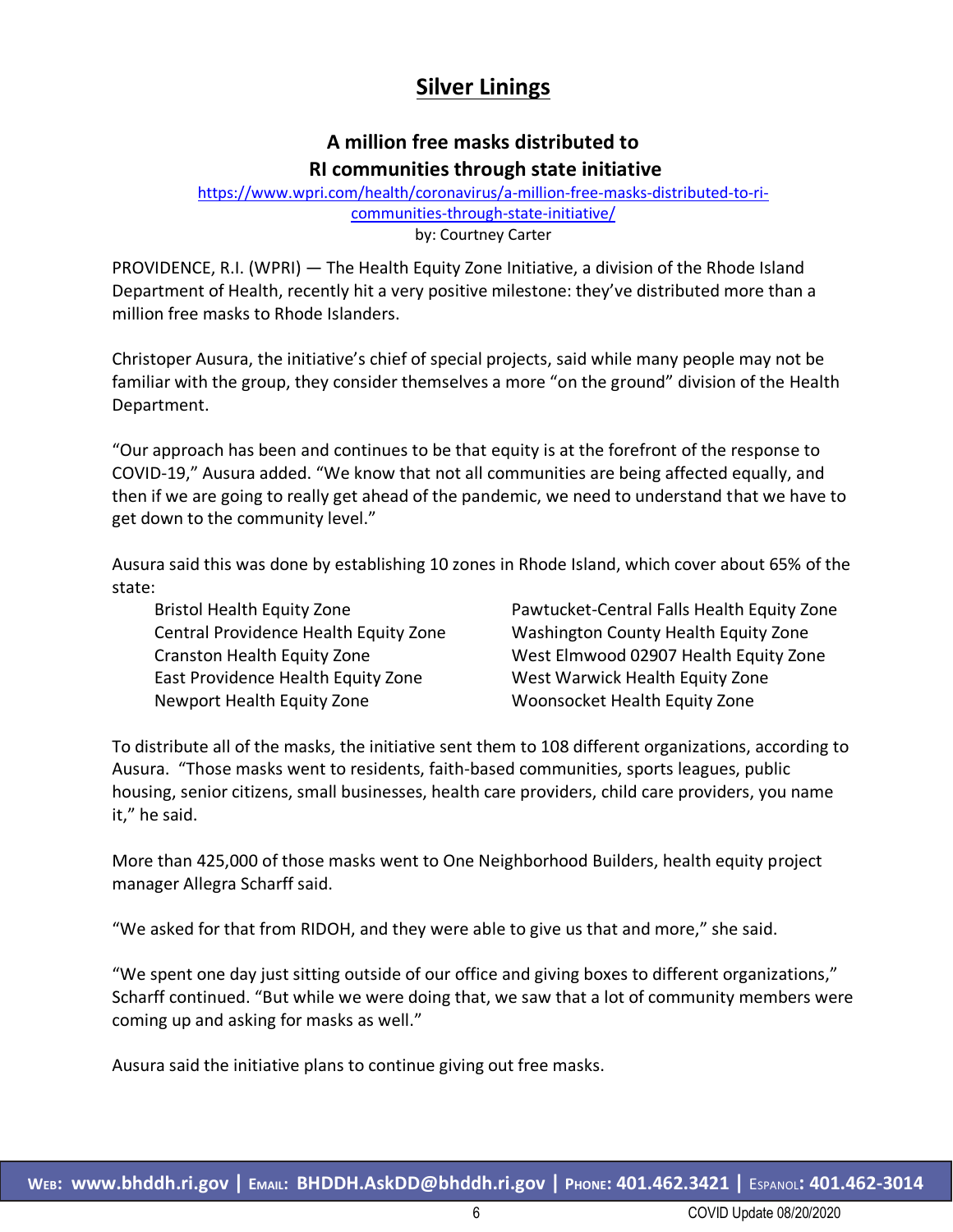## **If you are experiencing a mental health crisis, BH Link is here for you**

BH Link's mission is to ensure all Rhode Islanders experiencing mental health and substance use crises receive the appropriate services they need as quickly as possible in an environment that supports their recovery. Call 911 if there is risk of immediate danger. Visit the BH Link website at [www.bhlink.org](http://www.bhlink.org/) or for confidential support and to get connected to care:

CALL **(401) 414-LINK (5465)** If under 18 CALL: **(855) KID(543)-LINK(5465)**

Visit the 24-HOUR/7-DAY TRIAGE CENTER at 975 Waterman Avenue, East Providence, RI

## **Stay Informed with Information on COVID-19**

### **Rhode Island Department of Health COVID-19 Resources**

| Hotline | (401) 222-8022 or 211 after hours;   |
|---------|--------------------------------------|
| Email   | RIDOH.COVID19Questions@health.ri.gov |
| Website | https://health.ri.gov/covid/         |

### **Center for Disease Control COVID-19 Information**

| Website | cdc.gov/coronavirus                                                 |
|---------|---------------------------------------------------------------------|
| Videos  | https://www.cdc.gov/coronavirus/2019-ncov/communication/videos.html |
|         | Includes a link to ASL videos                                       |

### **BHDDH Information on COVID-19's Impact on DD Services and the DD Community**

Website [bhddh.ri.gov/COVID](http://www.bhddh.ri.gov/COVID) 

#### **RI Parent Information Network (RIPIN)**

| Website     | https://ripin.org/covid-19-resources/        |
|-------------|----------------------------------------------|
| Call Center | (401) 270-0101 or email callcenter@ripin.org |

### **Advocates in Action – for videos and easy to read materials**

Website <https://www.advocatesinaction.org/> *Website offers BrowseAloud, which will read the website to you*

## **Sign Up for Our Email List**

If you aren't receiving email updates and newsletters from the Division, you can sign up on our

website. From the main BHDDH page at [bhddh.ri.gov,](http://www.bhddh.ri.gov/) select **What's New**, then go to bottom and click on **DD Community Newsletter**. The link to sign up for the BHDDH

**DD Community Newsletter** SIGN UP FOR THE BHDDH NEWSLETTER

Newsletter is directly below the title, as shown in the picture at right.

## **Contacting the Division**

The department is working on a reduced workforce and therefore calls should not be placed directly to your social caseworker. DDD has put 24-hour phone coverage in place with a central business hour phone number and an on-call number for nights and weekends.

If you have a vital need, please call the numbers below. If you have any general questions or concerns, please email them if you can, in order to try to leave the phone lines free for those who need to call. We will do our best to address your questions directly or through future newsletters.